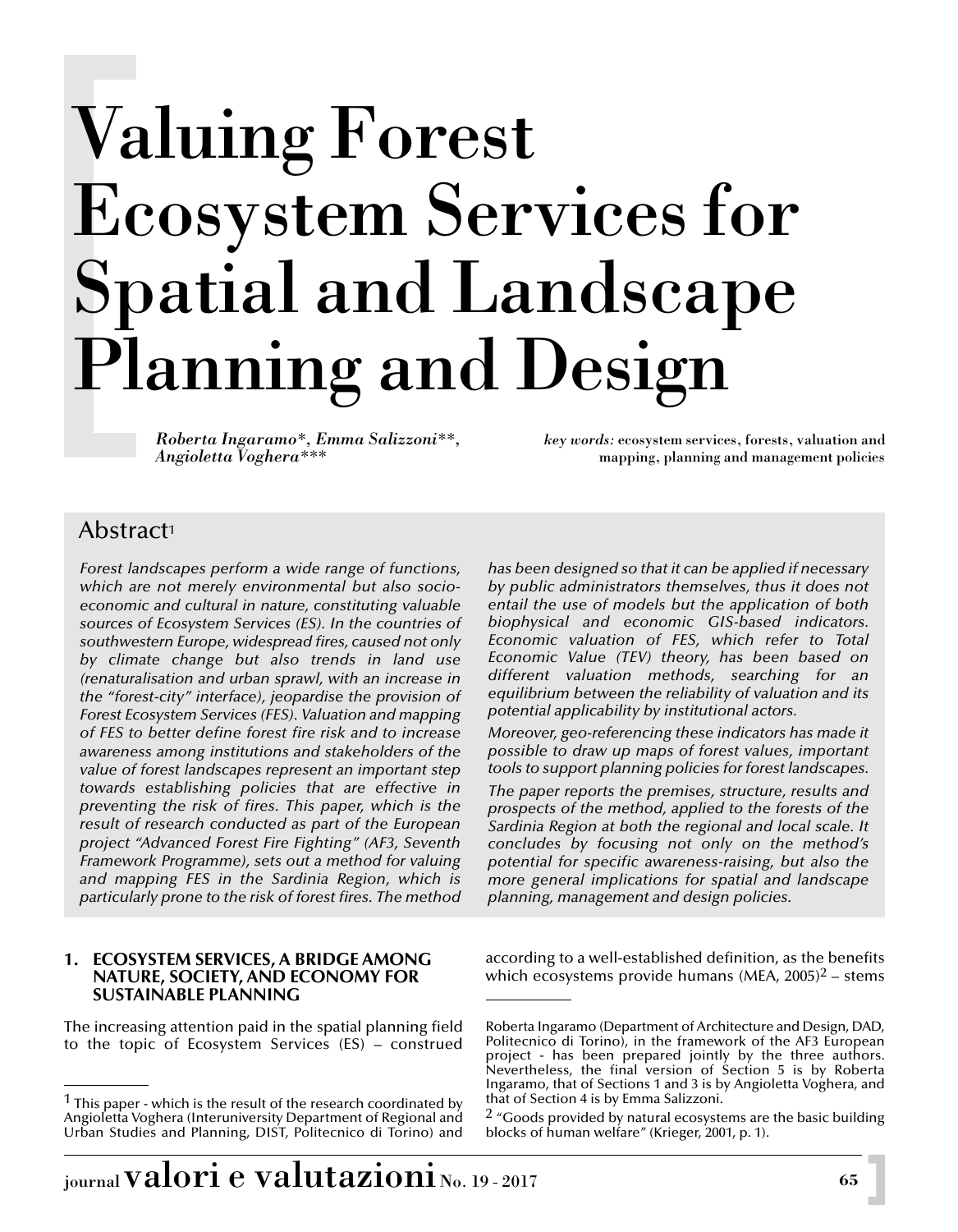not only from the now-widespread awareness of the need to integrate environmental issues into local policies but also the acknowledged potential of the concept of "Ecosystem Services" itself. Indeed, it connects the environmental and socio-economic sphere, biophysicalecosystem aspects and human welfare extremely effectively, by translating environmental "values" into "benefits" for humans, thus highlighting the added value which ecosystems provide for society and the economy. It is the nature of ES as a "bridging concept" (Braat and de Groot, 2012), connected with their clearly anthropocentric perspective which underpins them (Wunder and Thorsen, 2014), which makes them a potential tool for drawing up, implementing and communicating sustainable policies which combine conservation and development perspectives effectively. This potential is closely linked to the clarification and communication of the benefits connected with ES, which must come through their assessment and valuation.

In recent year, assessment and valuation of ES has been at the core of several institutional initiatives, including the Millennium Ecosystem Assessment (MEA, 2005), The Economics of Ecosystems and Biodiversity (TEEB, 2010) and the Common International Classification of Ecosystem Services (CICES, 2013). Some of these initiatives are still in progress, such as Mapping and Assessment of Ecosystems and their Services (MAES, 2013, 2014), designed to support the implementation of the European Biodiversity Strategy<sup>3</sup>. These institutional initiatives have been accompanied over the years by several academic studies which have dealt with the subject of ES assessment and valuation. Specifically, in the wake of the study – as pioneering as it was controversial (Krieger, 2001) – by Costanza *et al.* (1997), which proposed making an economic valuation of ES at the global scale, there has been a proliferation of studies which have set out to assess not only the biophysical aspect of ES but also to valuate the economic aspect (of interest in this regard is the survey study of valuation methods in Häyhä and Franzese, 2014). The advisability of a joint, complementary assessment of these two aspects is acknowledged at the international level (UN 2010), in relation to the resulting

opportunity not only to take account of the effective "stock" of available natural capital but also to *communicate* the value of this natural capital in the most effective way (Häyhä *et al.,* 2015). Indeed, economic valuation of ES has unquestionable power in terms of raising awareness among social actors with regard to the role played by ES (Nasi *et al.,* 2002). In addition, it supports the development of policies "by providing useful information to policy-makers by highlighting the economic consequences of an alternative course of action" (Mavsar and Varela, 2014, p. 44).

To these ends, the mapping of ES values – which, with the development of GIS technologies, is becoming increasingly widespread and important (in this regard, see the survey of studies and methods of valuation and mapping in Maes *et al.,* 2012 and Schägner *et al.,* 2013) – takes on a crucial role. Indeed, the high "educational" value of maps is well-known (Hauck *et al.,* 2013), as they can convey otherwise complex information – in this case, the value of ES – simply and effectively. In addition, the "spatialisation" of the value of ES is essential for the development of planning policies that systematically take account of benefits provided by ES.

The valuation and mapping of ES – although not systematically integrated in planning policies yet (Lerouge *et al.,* 2017) – thus constitute two crucial steps in the development of sustainable territorial government processes at both the regional and local scale.

#### **2. THE VALUATION OF ENVIRONMENTAL GOODS: PARADIGMS AND METHODS APPLIED TO ECOSYSTEM SERVICES**

As mentioned above, economic valuation of ES has raised a growing interest during the last two decades. Since the Seventies, in the wake of the strengthening, of the "environmental awareness" (Gambino, 1997), the need of linking economy to ecology has been widely acknowledged (Bresso, 1993), so as to "give voice" to the contribution that natural resources provide to economy, which otherwise could be dangerously undervalued (Hardin, 1968). This need asked for the definition of new theoretical paradigms that allowed the valuation of environmental goods, which, as public goods, are often non-marketed and unpriced. At the beginning of the Nineties, the introduction of the Total Economic Value (TEV) concept (Pearce, 1993, Turner and Pearce, 1996) allows a "comprehensive" valuation of environmental goods, also in their non-marketed components. This approach makes it possible to estimate, in monetary terms, the economic value of benefits provided by ecosystems and so by ES.

In this perspective, the TEV of an ecosystem is made up of:

– use values – directs (consumptive, such as, wood, and non-consumptive, such as tourism) and indirect (such as hydrogeological protection) – and option values,

 $3$  Based on the ESclassification framework provided by CICES, in 2014 the MAES (*Mapping and Assessment of Ecosystems and their Services*, biodiversity.europa.eu/maes) working group – established as part of the Common Implementation Framework (CIF), the organisation tasked with overseeing the implementation of the European Biodiversity Strategy – has developed a study which aims to draw up a set of guidelines that can support Member States in fulfilling Action 5 of the Strategy, that is, mapping and assessing, including from an economic point of view, the state of ecosystems and related services ("Map and assess the state and economic value of ecosystems and their services in the entire EU territory; promote the recognition of their economic worth into accounting and reporting systems across Europe", Target 2: "Maintain and restore ecosystems").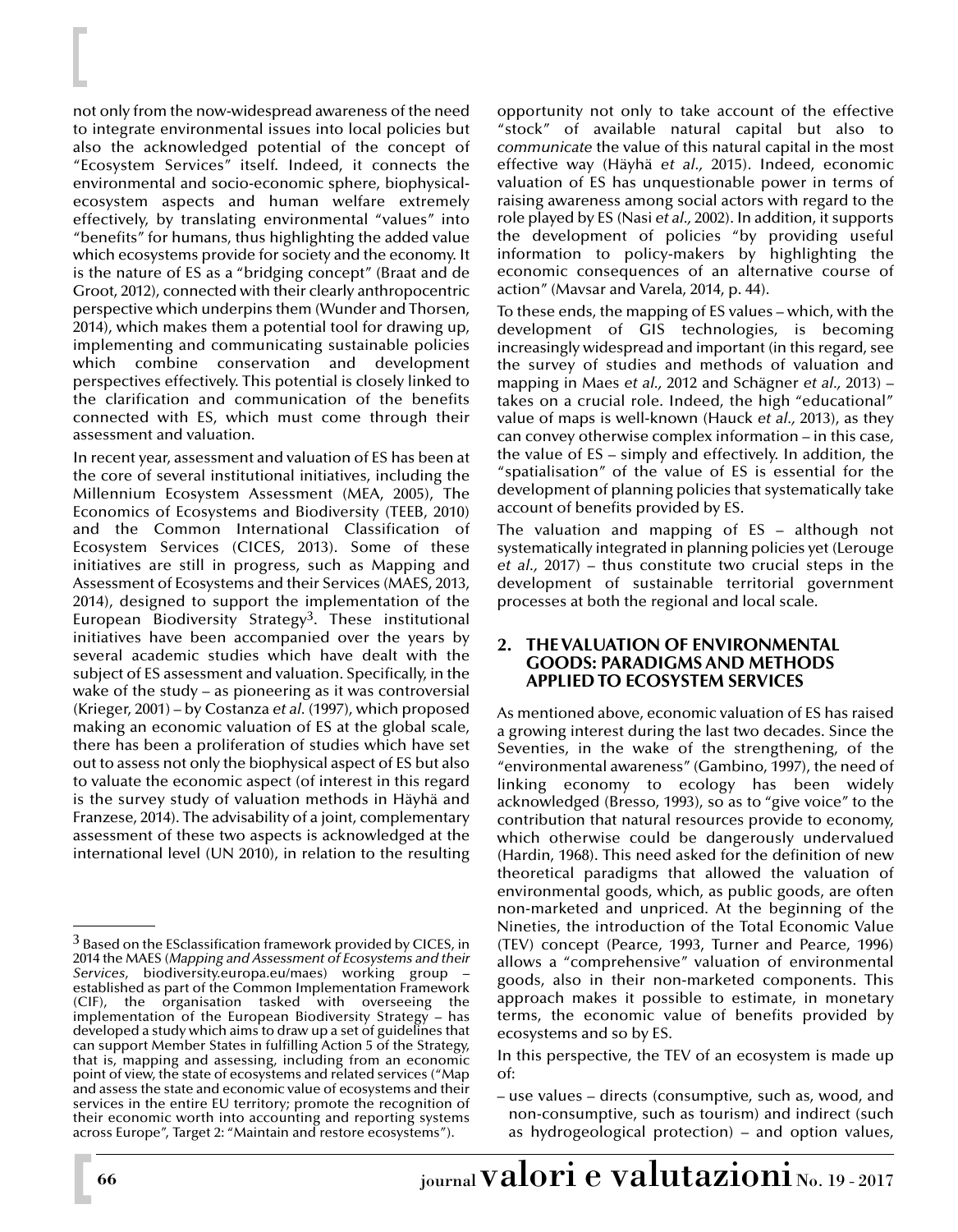related to the future availability of ES for personal benefit;

– non-use values, namely existence, altruism and bequest values, connected, respectively, to the awareness that ES exists and to the availability of ES for other people (intra-<br>generational equity) and future generations equity) and future generations (inter-generational equity).

In the framework of a TEV approach, there are several methods to estimate the monetary value of use values and non-use values of ecosystems. Their selection mainly depends on the scale and aims of valuation and on data availability. Usually, the following methods are used (TEEB, 2010): (i) market valuation methods (e.g. market price or cost-based methods, such as avoided and substitution costs), (ii) revealed preferences methods (travel cost method, hedonic pricing method), (iii) simulated valuation methods (contingent valuation, group valuation).

Beyond these methods, definable as "primary valuation methods", based on the use of original data, it is possible to use the so-called "value transfer methods", better known as "benefit transfer methods", that, on the contrary, refers to data already existing in context that are similar to the valuation context, to be exported (see Brander and Crossman 2017 for strengths and limits of the benefit transfer method).

This paper, consistently with a TEV approach (Table 2) and applying some of the abovementioned valuation methods, presents and discusses an experiment in the biophysical and economic valuation and mapping of ES. The paper focuses in particular on ES provided by forests, which represent landscape heritage of exceptional value not only from an environmental but also a socio-economic and cultural perspective (Ritter and Daukstra, 2011).

## **3. MULTIFUNCTIONALITY AND RISKS POSED TO FOREST LANDSCAPES**

Multifunctionality is a typical characteristic of forest landscapes (Merlo and Croitoru, 2005; MEA, 2005). Different systems exist for the interpretation and classification of forest functions in terms of ES (for an overview of the main international classification frameworks for Forest Ecosystem Services, FES, see Forest Europe, 2014), based on different taxonomic criteria. Nevertheless, they all illustrate the wealth of functions performed by forests of an environmental nature (e.g. water regulation and filtration, hydrogeological protection, carbon sequestration, etc.), socio-economic nature (e.g. wood and non-wood forest products, etc.) and cultural nature (e.g. tourism, aesthetic and spiritual values, etc.).

However, these landscapes are subject to high risks. In Europe, while the patterns of renaturalisation which have affected large areas of abandoned farmland since World War II, particularly in mountain areas, have led to an increase in the amount of forest cover, they have also

increased one of the most serious risks currently posed to forest landscapes: fire (EEA, 2008). Recent figures in fact show that the number of fires is constantly on the increase, particularly in the countries of southwestern Europe and in areas close to inhabited areas (EEA, 2016). This is due not only to the general conditions of aridity connected with increasingly evident climate change, but also to the aforementioned renaturalisation patterns which, in combination with the land use patterns that have manifested themselves in growing suburbanisation, have contributed to increase of the so-called "Wildland-Urban Interface" (WUI), that is, the area of interface between wildland and built environments, particularly subject to the risk of fire (Chas-Amil *et al.,* 2013; Modugno *et al.,* 2016).

Preventing and reducing the risk of forest fires is therefore a current challenge, not only because of their growing spread but also because of the impact that a large-scale fire may have on a forest area, with long-term consequences that have a significant impact on the resilience of these landscapes, which are no longer able to provide the abovementioned FES for long periods:

*"in addition to the destruction of vegetation, forest fires produce other damaging effects […]. Among these are […] the destruction of the organic layer of the soil, and the changes in the water infiltration rates in the soil, which makes burnt areas prone to erosion, soil loss, and landslides"* (EEA, 2008)*.*

The AF3 research project (Advanced Forest Fire Fighting, Grant Agreement no. 607276, funded under the Seventh European Framework Programme, Theme SEC-2013.4.1-6, involving 19 international partners including the Politecnico di Torino, ending in July 2017) acknowledged the urgent need for effective policies to prevent and reduce the risk of forest fires and set out to overcome current shortcomings in the management of fire risk – which, it is known, also contribute to the growing spread of fires (MEA,  $2005$  – by developing new methods and technologies<sup>4</sup>. As part of the project, the DIST/DAD research group at the Politecnico di Torino<sup>5</sup> has developed a method for valuing FES, applying it to the Sardinian Region.

<sup>4</sup> "These so-called 'mega-fires' are particularly destructive and difficult to control with the technologies and systems currently available to fire fighters and emergency agencies. The AF3 project intends to provide an improvement to the efficiency of current fire-fighting operations and to the protection of human lives, the environment and property by developing innovative technologies and means to ensure a high level of integration between existing and new systems" (http://af3project.eu/ description/, last accessed July 2017).

<sup>&</sup>lt;sup>5</sup> The research activity developed by the Politecnico di Torino in the framework of the AF3 project was coordinated by Vittorio Verda, Department of Energy (DENERG).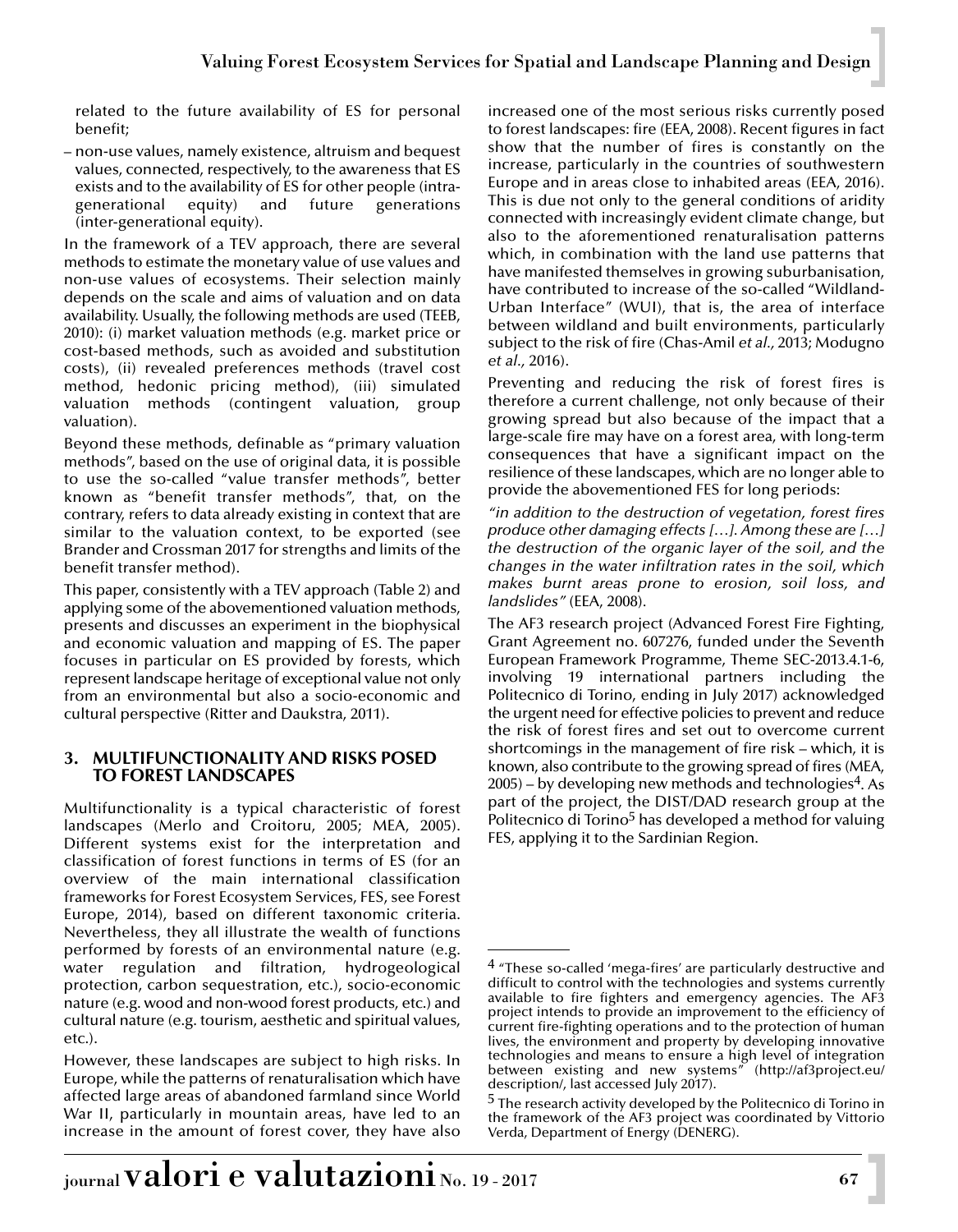## **4. VALUATION OF FOREST ECOSYSTEM SERVICES IN THE SARDINIA REGION**

## **4.1 Methodological framework**

The purpose of the current research regarding the valuation of FES in the Sardinia Region is twofold: to extend the definition of forest fire risks by providing a more detailed assessment of so-called "exposure" (i.e. the value of elements at risk)<sup>6</sup> while developing a highly communicative assessment tool to help raise awareness among both public administrators and stakeholders regarding the value of forest landscapes and to support effective fire prevention and risk reduction policies.

Considering these objectives, the method developed involves:

- not only a biophysical but also an economic valuation of FES, "spatialised" by means of GIS tools in order to draw up maps of the values of forest landscapes, which are highly communicative tools $\frac{7}{7}$ ;
- using, for FES valuation purposes, not complex mathematical/computational models but rather indicators which can be calculated on the basis of easily accessible, updateable information, thus enabling them to be applied if necessary by public administrators for monitoring purposes.

Starting from the ES classification framework provided by CICES 2013 (Forest Europe, 2014), that classifies ES under three general classes (provisioning, regulation and cultural ES), six indicators were selected (Table 1) according to the following criteria:

- the representativeness of the main ES classes (provisioning, regulation and cultural);
- the representativeness of the main functions performed

by forests as commonly identified in the literature (among the others, Pearce, 2001; Merlo and Croitoru 2005; Ciancio *et al.,* 2007);

- the importance of the FES to the local context (in this case the Sardinia Region);
- the actual possibility not only to develop, at regional local, a quali-quantitative valuation of FES, but also to "spatialise" the valuation outcomes; this purpose is in turn conditioned by the availability of data that are: (i) quali-quantitative, both biophysical and economic, (ii) geo-referable, that is, relatable to the main georeferencing source used by the research, the Sardinia Region's *Carta dell'Uso del Suolo*, CUS, 2008, (iii) homogeneous for the regional scale.
- the actual possibility to develop a FES valuation replicable by public administrators for monitoring purposes that is in turn conditioned by the availability of data supported by easily accessible, periodically updated sources.

The selected FES refer, under a TEV approach, to direct and indirect use values, while the values of non-use of forest landscape have not been assessed due to lack of data (Table 2).

Economic valuation made use of various estimation methods (market price, substitution cost, and benefit transfer) defined with respect to the valuation aim (each FES features) and data availability. In particular, simulated valuation methods, such as contingent valuation method (in this regard, see, for example, Tempesta and Marangon, 2004 and Comino *et al.,* 2013), were not applied; this choice was made with a view to making the valuation method easier to apply for individuals who are not always expert in assessment techniques, such as spatial and forest heritage government institutions, and above all to make it possible to update and monitor results.

With regard to each FES, the annual values (provisioning of FES over the course of 12 months $8$ ) were calculated.

# **4.2 Biophysical and economic indicators: tools**

The *provisioning* function of Sardinia's forests<sup>9</sup> was assessed in relation to three FES connected with the provision of Wood Forest Products (WFP, "timber" and "fuel wood") and Non-Wood Forest Products (NWFP, "cork").

 $6$  We should stress that risk, as commonly understood in the literature and also in the Sardinia Region's "*Piano regionale di previsione, prevenzione e lotta attiva contro gli incendi boschivi 2014-2016*" ("Regional Forest Fire Forecasting, Prevention and Fighting Plan 2014-2016"), is calculated as the relation between the factors Hazard, Vulnerability and Exposure (R=H\*V\*E). The method proposed intends to integrate and enhance the definition of the Exposure variable, especially with regard to vegetational aspects, which are currently considered in economic terms with reference only to "Average Agricultural Values of the Province" and, in environmental terms, by means of unspecified indices of environmental value (from 0 to 10) connected with the land use classes of wooded areas defined by Corine Land Cover (see "*Piano regionale di previsione, prevenzione e lotta attiva contro gli incendi boschivi*" 2014-2016, pp. 70-71).

 $\frac{7}{1}$  In Italy, several studies have been developed regarding the valuation – Total Economic Value (TEV) – of FES in various regional contexts. See, for example, Marangon and Gottardo, 2001; Gios *et al.,* 2003; Tempesta and Marangon, 2004. Nevertheless, "spatialisation" of TEV has become the subject of attention only recently. Of interest in this regard is the work done by Marinelli and Marone (2013) regarding Tuscany's forests. Particularly interesting studies in an international context include Pearce (2001), Emerton and Ming Aung (2013), and Häyhä *et al.* (2015).

 $8$  For each indicator, the year is defined by the most recent available update of the base data. Where necessary, prices have been discounted, revaluing them, to 2017.

 $9$  "Forests" here refers to areas with tree cover comprised by forest species with a density of greater than 20%, as defined by the Sardinia Region's *Carta dell'Uso del Suolo* (CUS) or land use map. Only in relation to cork oak landscapes, as detailed later in the text, have wooded areas with lower density been referenced. 10 In 2013 CICES classification framework (https://cices.eu/), timber is classified under "materials" division and fuelwood under "energy" division (the common section is "provisioning ES").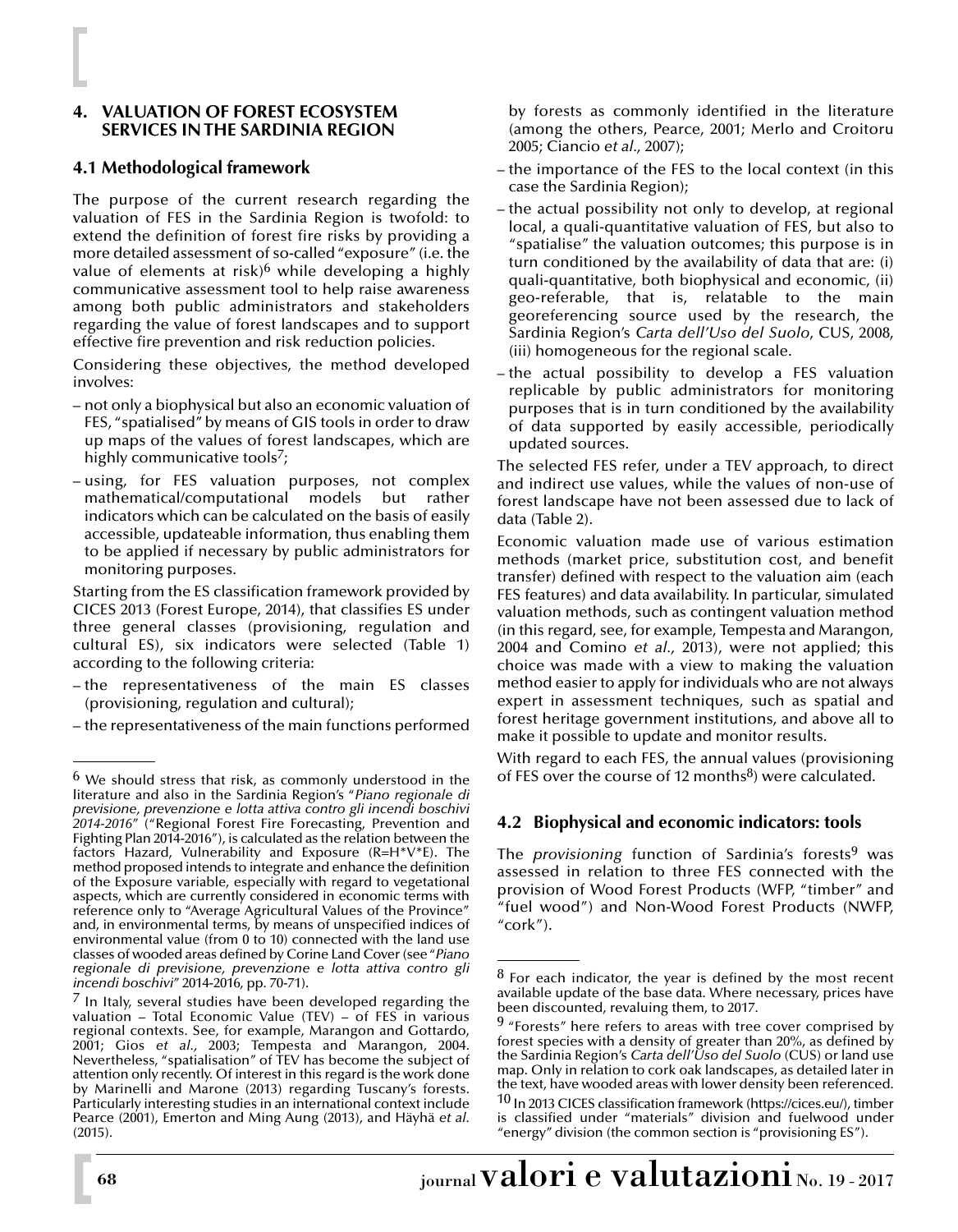# Valuing Forest Ecosystem Services for Spatial and Landscape Planning and Design

|                 | <b>FES</b>                     | <b>Biophysical indicator</b>                                      | <b>Structure</b>  | <b>UM</b>      | <b>Economic indicator</b>                                      | <b>Structure</b> | UM |
|-----------------|--------------------------------|-------------------------------------------------------------------|-------------------|----------------|----------------------------------------------------------------|------------------|----|
| PROVISIONING    | <b>Timber</b>                  | Volume of timber                                                  | $m^3$ /ha/year    | m <sup>3</sup> | Market value of<br>timber                                      | $\in$ ha/year    | €  |
|                 | <b>Fuel wood</b>               | Volume of fuel wood                                               | $m^3$ /ha/year    | ma             | Market value of fuel<br>wood                                   | $\Theta$ ha/year | €  |
|                 | Cork                           | Quantity of cork                                                  | q/ha/year         | q              | Market value of cork                                           | $\Theta$ ha/year | €  |
| REGULATION      | <b>Hydrological protection</b> | Surface area<br>protected by forests<br>from erosion<br>phenomena | ha                | ha             | Substitution value of<br>the protective<br>function of forests | $\in$ ha/year    | €  |
|                 | <b>Carbon sequestration</b>    | Amount of carbon<br>absorbed                                      | t/ha/year         | t              | Market value of<br>carbon absorbed                             | $\Theta$ ha/year | €  |
| <b>CULTURAL</b> | <b>Tourism</b>                 | Annual visitors                                                   | no. visitors/year | num            | Value of annual visits                                         | $\Theta$ ha/year | €  |

**Table 1 -** *Biophysical and economic indicators for the valuation of Forest Ecosystem Services (FES) in the Sardinia Region*

**Table 2 -** *The economic valuation of FES in the Sardinia Region under the TEV approach and related valuation methods*

| <b>TEV values</b> |                  |                     | <b>FES</b>                     |              | <b>Economic indicator</b>                                   | <b>Valuation method</b> |  |
|-------------------|------------------|---------------------|--------------------------------|--------------|-------------------------------------------------------------|-------------------------|--|
| USE               | <b>Direct</b>    |                     | <b>Timber</b>                  |              | Market value of timber                                      | Market price            |  |
|                   |                  | Consumptive         | <b>Fuel wood</b>               | PROVISIONING | Market value of fuel wood                                   | Market price            |  |
|                   |                  |                     | Cork                           |              | Market value of cork                                        | Market price            |  |
|                   |                  | Non-<br>consumptive | <b>Tourism</b>                 | CULT.        | Value of annual visits                                      | <b>Benefit Transfer</b> |  |
|                   | <b>Indiretto</b> |                     | <b>Hydrological protection</b> | REGULATION   | Substitution value of the protective<br>function of forests | Substitution cost       |  |
|                   |                  |                     | <b>Carbon sequestration</b>    |              | Market value of sequestered<br>carbon                       | Market price            |  |
| <b>NON USE</b>    | <b>Existence</b> |                     |                                |              |                                                             |                         |  |
|                   | <b>Altruism</b>  |                     |                                |              |                                                             |                         |  |
|                   | <b>Bequest</b>   |                     |                                |              |                                                             |                         |  |

journal valori e valutazioni No. 19 - 2017 **<sup>69</sup>**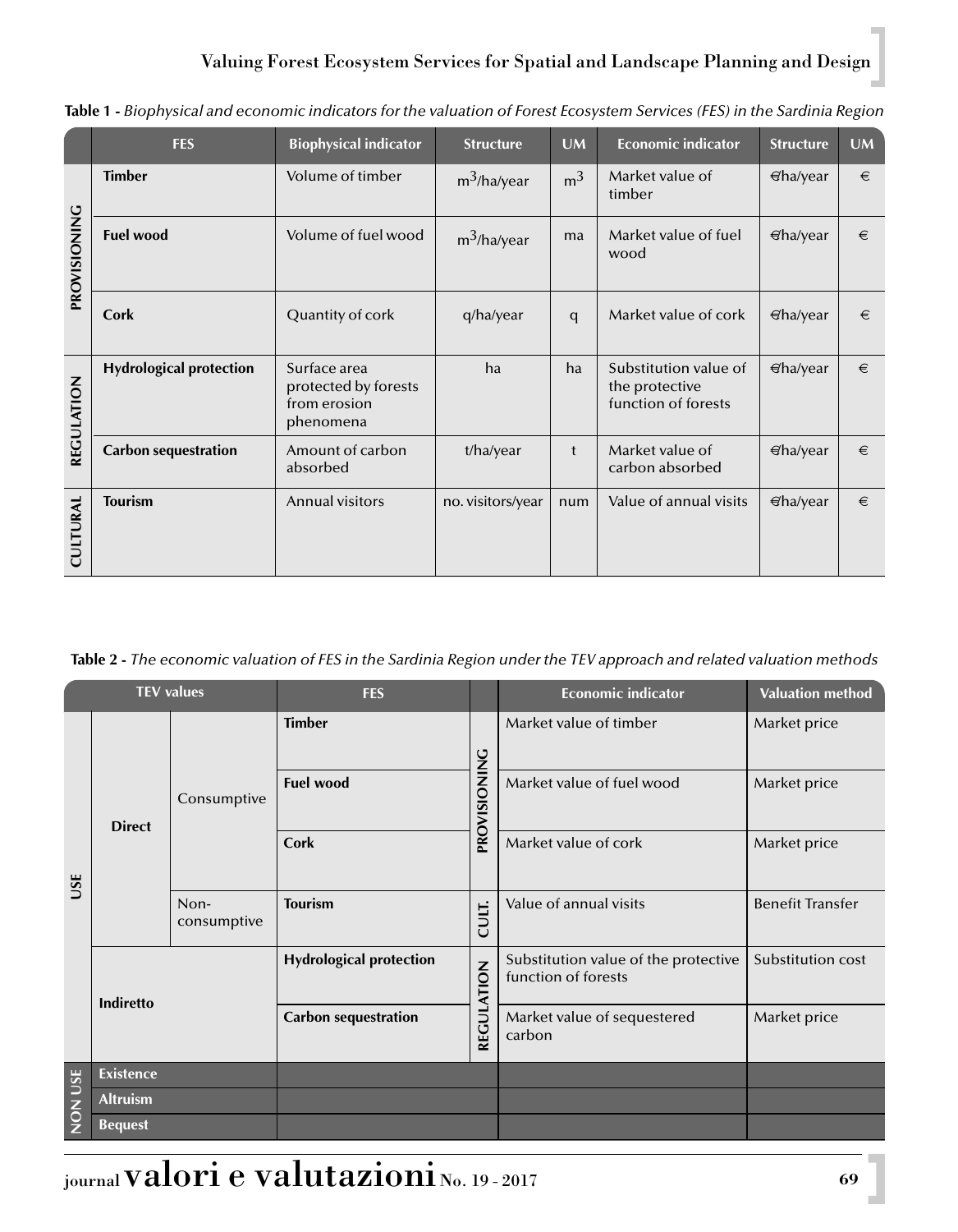WFP were valuated with reference to both timber and fuelwood – in line with some recent studies (see for instance Häyhä *et al.,* 2015) and CICES 201310 – to distinguish two different production aspects. The indicators *timber* and *fuel wood*, were calculated by correlating the annual production data ( $m<sup>3</sup>/year$ ) provided by ISTAT ("*Utilizzazioni legnose forestali per assortimento e tipo di bosco*", 2015) by type of forest (broadleaf, coniferous and mixed), and the class of land cover of the three types of wood available in the CUS (three land-cover classes – 21-50%, 51-80%,  $>80\%$  – to which a density coefficient was assigned, assuming that greater cover potentially corresponds to greater forest density and so timber production). The volume thus defined, i.e. the biophysical value of the two FES, was related to the average selling price for timber, once again provided by ISTAT ("*Prezzi medi all'imposto per assortimento e tipo di bosco*", 201111), in order to obtain the monetary value.

Although every indicator was calculated following different calculation procedures, hereafter it is pointed out, by way of example, the calculation and valuation steps for the first indicator, *Timber*.

Firstly, a biophysical indicator concerning the Volume of Timber (T) was calculated using the following formula (1):

T Volume 
$$
(m^3)
$$
 = ha (broadleaf, coniferous, mixed) x  
T average production<sup>12</sup>  $(m^3/ha)$  x (1)  
density coefficient<sup>13</sup>

This volume was then converted in monetary units through the calculation of an economic indicator concerning the Market Value of Timber (T) using the following formula (2):

T Value (€): T volume (m3) x (2) T average price (€/m3)

In Table 3, numerical values connected to *Timber* indicator calculation are provided.

The FES connected with the production of *cork* –selected

because of the primary role played by cork production in the island's agro-forestry economy – was assessed with reference both to cork oak forests with a density greater than 25%, as identified by the CUS, and to those characterised by lower density (5%-25%), also identified by the CUS and corresponding to wooded pastures. In this specific case, therefore, areas of woodland with a density of less than 20% (see note 8) were considered, as cork oaks interspersed with pasture land contribute significantly to cork production. The areas thus identified were assigned a homogeneous production indicator (q/year), provided by Agris Sardegna, the Sardinia Region's cork growing and forestry research service (there are in fact no forest density parameters which enable greater or lower cork productivity in the various areas to be plausibly or effectively differentiated at the regional scale; indeed, the lower forest density of some areas is compensated for by the greater diameter and therefore the greater productivity of the trees). For a monetary valuation of production, the average market price of cork ( $\in$ 70/q, 2016) was taken, once again provided by Agris Sardegna. In this case, in contrast to the price of wood products (see above), provided as the "selling price" (i.e. after felling), the price considered here is the so-called "standing price", the result of a visual assessment of the cork oaks prior to extraction.

The *regulating* function performed by forests was assessed with reference to two FES: hydrogeological protection and carbon sequestration.

The function of *hydrogeological protection* was assessed with specific reference to the capacity of the forests concerned to counter – by intercepting and attenuating the kinetic force of rainfall – soil erosion phenomena, which are particularly significant in Sardinia as a result of its irregular rainfall pattern. The FES biophysical assessment was based on geomorphological and species parameters (see hereafter), while the economic valuation entailed the use of the substitution cost method, highlighting the costs that would be necessary to compensate for the protective function of the forest by means of environmental engineering projects. The use of this method, although it presents some limits (Barbier, 2007; Ayres, 2007), is in line with the most common valuation approaches used to estimate the economic value of regulation ES (TEEB 2010).

In order to assess the hydrogeological protection function, information regarding the following was analysed together: (i) the slope class of land areas (<40%, 40%-70%, >70%), assuming that the protective function of the forest increases the greater the slope (not significant in the case of areas with a slope of less than 40%); (ii) type of forest (broadleaf, coniferous, mixed), with a higher or lower capacity to perform the function of protection from erosion each species;<sup>14</sup> (iii) vegetation cover class (21-50%,

 $^{11}$  Timber: broadleaf -  $\textnormal{\textit{\#}}$ 4.11/m $^3$ ; conifer -  $\textnormal{\textit{\#}}$ 65.72/m $^3$  - conifer. Fuel wood: broadleaf  $64.50/m^3$ ; conifer -  $624.15/m^3$ .

 $12$ <sub>2</sub> Annual average production of Timber: broadleaf - 0,004 m<sup>3</sup>/ha/year, conifer - 0,02 m<sup>3</sup>/ha/year, mixed - 0,01 m<sup>3</sup>/ha/year (the current very low annual timber production per unit is also confirmed by a source of several years ago, namely the Economic Atlas of Sardinia, Boggio, 1988). It is worth reminding that ISTAT (Italy's National Institute for Statistics) provides the figure only with regard to broadleaf and coniferous forests. The figure regarding mixed forests (i.e. a forest in which neither broadleaf trees nor conifers, as defined in the CUS, account for more than 75% of the forest composition), was calculated as an average value between broadleaf and conifer production. The same procedure was used to calculate the average price of timber provided by mixed forests.

 $13$  Density coefficient (Land cover classes): class 0: 0,98, class 1: 0,73, class 2: 1,03, class 3: 1,28. Class 0 refers to woods with no land cover class specified in the CUS. In this case the density coefficient is the average value of the other density coefficients.

<sup>14</sup> According to Motroni *et al.* (2004), mixed forests are those which most effectively perform the function of protection from soil erosion, followed by coniferous and broadleaf forests.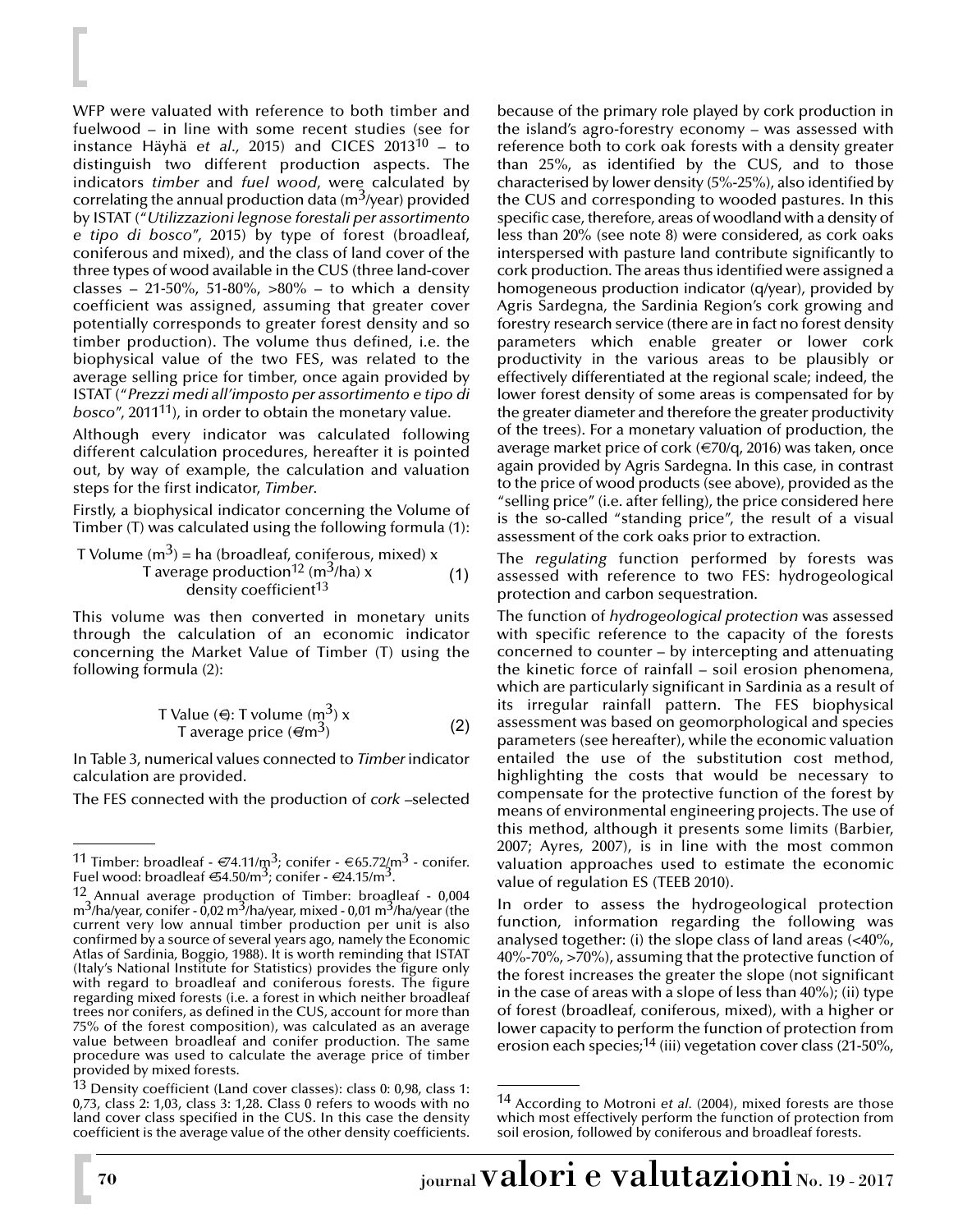| Land use class | Land cover<br>class | <b>Surface</b><br>(ha) | <b>Average</b><br>production<br>$(m^3/ha)$ | <b>Density</b><br>coefficient | <b>T</b> volume<br>$(m^3)$ | T average price<br>$(\epsilon/mc)$ | <b>T</b> value<br>$\Theta$ |
|----------------|---------------------|------------------------|--------------------------------------------|-------------------------------|----------------------------|------------------------------------|----------------------------|
|                | Class 0             | 39.308,07              | 0,004                                      | 0,98                          | 154,09                     | 74,11                              | 11.419,43                  |
|                | Class 1             | 91.941,75              | 0,004                                      | 0.73                          | 268,47                     | 74,11                              | 19.896,31                  |
|                | Class 2             | 132.027,91             | 0,004                                      | 1,03                          | 543,95                     | 74,11                              | 40.312,50                  |
|                | Class 3             | 129.131,39             | 0,004                                      | 1,28                          | 661,15                     | 74,11                              | 48.998,03                  |
|                | Class 0             | 1.827,85               | 0.02                                       | 0,98                          | 35,83                      | 65,72                              | 2.354,48                   |
|                | Class <sub>1</sub>  | 6.968,30               | 0,02                                       | 0,73                          | 101,74                     | 65,72                              | 6.686,17                   |
|                | Class 2             | 18.881,31              | 0,02                                       | 1,03                          | 388,95                     | 65,72                              | 25.562,12                  |
|                | Class 3             | 11.051,35              | 0.02                                       | 1,28                          | 282,91                     | 65,72                              | 18.593,14                  |
|                | Class 0             | $\Omega$               | 0.01                                       | 0,98                          | $\Omega$                   | 69,92                              | $\theta$                   |
|                | Class 1             | 2.384,52               | 0,01                                       | 0,73                          | 20,89                      | 69,92                              | 1.460,52                   |
|                | Class 2             | 6.370,64               | 0,01                                       | 1,03                          | 78,74                      | 69,92                              | 5.505,58                   |
|                | Class 3             | 3.652,81               | 0,01                                       | 1,28                          | 56,11                      | 69,92                              | 3.923,01                   |
| <b>TOT</b>     |                     |                        |                                            |                               | 2.592,83                   |                                    | 184.711,29                 |

**Table 3 -** *Numerical values connected to biophysical and economic indicators for Timber FES*

51-80%, >80%), assuming an increasing capacity to intercept rainfall. This biophysical assessment, which gives the surface area of the forest areas that perform a significant function of protection, was then combined with an economic assessment, which in this case used as mentioned above the substitution cost method. In order to calculate the costs, reference was made to hydroseeding works for areas with slopes of between 40% and 70%, while for areas with a greater slope (>70%), works with live double crib walls<sup>15</sup> (for areas with a slop of less than <40%, the need for engineering works is generally not identified, Ciancio *et al.,* 2007). By proceeding in this way, it was possible to calculate the annual value of substitution of the protective function of forests with regard to erosion phenomena.

With reference to the *carbon sequestration* function of forests – i.e. the amount of carbon removed annually from the atmosphere through photosynthesis and storage in newly-formed plant tissues (the epigeal mass was considered here), a crucial function for climate regulation (Stern 2007, Wunder and Thorsen 2014) – the assessment was performed by applying the unit values of sequestration (t/ha), as defined by the *Inventario Nazionale delle Foreste e dei Serbatori Forestali di Carbonio* (National Inventory of Forests and Forest Carbon Pools), INFC (Gasparini *et al.,* 2013), to the different species recorded in the CUS<sup>16</sup>. The market price of emissions was then applied as regulated by the European Union Emissions Trading Scheme<sup>17</sup>. This is one of the possible methods for monetary valuation of carbon sequestration. Compared to other methods, such as the calculation of the carbon social cost or the carbon social value (Mavsra *et al.,* 2014), it has undoubted advantages in terms of valuation rapidity, but also some critical points such as the great variability of the reference price, both on the medium period (just think to the impact of the 2008 crisis on the carbon price, see hereafter) and on the short one (the price is subject to daily fluctuations).

Finally, the *cultural* dimension of FES was valuated by examining the *recreational and tourism function* performed

<sup>17</sup> €5.16/t (http://carbon-pulse.com, last accessed March 2017).

<sup>&</sup>lt;sup>15</sup> Hydro-seeding: € 1.48/m<sup>2</sup>; live double crib wall with interdistance of 10m: € 160/m3 (*Prezzario dei Lavori Pubblici*, Sardinia Region, 2009). The costs of the two types of work have been annualised using the initial annuity formula based on a discount rate of 1% and a period of 30 years.

<sup>16</sup> As the distinction between species proposed by the INFC inventory is more detailed than the one set out in the CUS  $$ which however must necessarily be used for the geo-referencing of the qualitative and quantitative data that underpin the indicators and therefore for the mapping of forest values – a simplified summary was implemented to relate the categories of species identified in the INFC to the main categories in the CUS. The carbon sequestration indicators provided by the INFC were thus applied to the following forest categories (the combined INFC categories are given in brackets): broadleaf (oak forests, hygrophilous forests, other deciduous forests, ilex woods, other evergreen broadleaf forests), cork oak forests, chestnut woods, planted broadleaf forests, coniferous forests (Austrian pines, stone pines, other coniferous forests), planted coniferous forests, mixed.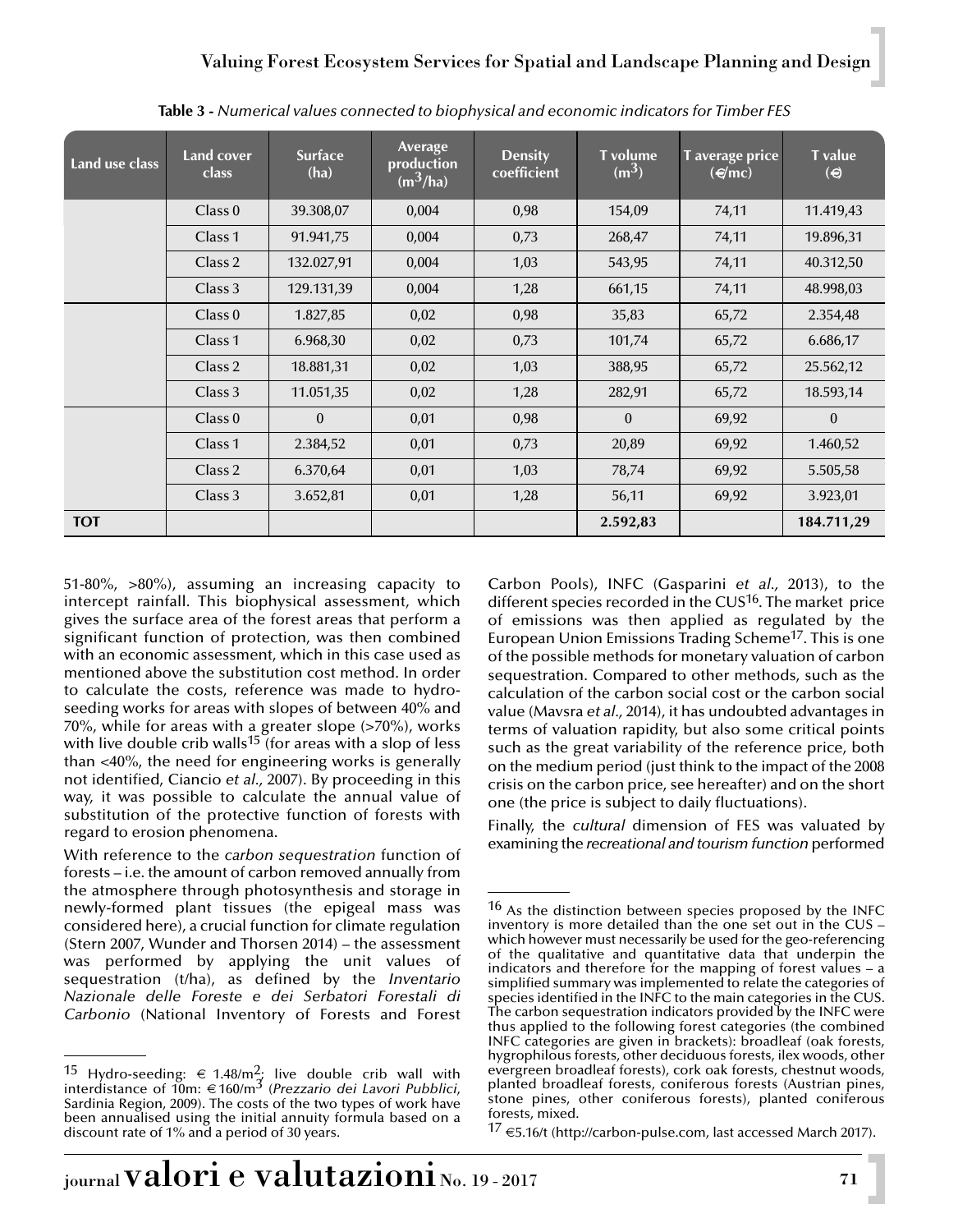by forests. Forests perform a wide range of cultural ES: beyond the recreational and tourism function, also aesthetic, symbolic and educational ones. However, the recreational and tourism function is the most addressed in the literature (see the survey study of valuation methods in Milcu *et al.,* 2013) due to the undeniable complexity in valuing cultural "immaterial" aspects, that, also, usually demand not economic and alternative valuation methods (see, for instance, Edwards *et al.,* 2012 or Plieninger, 2013). The choice made in this study to investigate the tourism function – that does not entail an undervaluation of the importance of other cultural FES18 – was made considering above all data availability. The study could rely on data concerning annual numbers of visitors to the forest areas (Sardegna Foreste, 2011)<sup>19</sup>, albeit limited to only 13 forests (13 *Unità Gestionali di Base* or Basic Management Units managed by the regional forestry Agency Fo.Re.S.T.A.S., corresponding to around 9% of the island's total forest area). The value of a tourism day visit was calculated by means of a Benefit Transfer approach, borrowing value parameters established for other similar contexts (Italian forest areas) and adjusting them to the Sardinian context ("unit value transfer", Brander and Crossman,  $2017$ )<sup>20</sup>.

### **4.3 The Sardinian forest landscape: outcomes**

The valuation method was applied at both the regional scale (the total forests of the Sardinia Region, an area with 20% forest vegetation coverage) and the local scale (the state-owned forest of Monte Pisanu, in the rovince of Sassari).

Table 4 below shows the annual biophysical and economic values<sup>21</sup> for six indicators calculated at the

regional scale as well as the TEV (which in this case does not take into account the FES relating to tourism, as this was calculated for only 13 forests).

An examination of the data – in particular the breakdown of the TEV (percentage values) – highlights the primary role played by the FES connected with *hydrogeological protection*. The high economic value, in this case, is connected to the high costs of substitution which would need to be borne in order to compensate for the protective function of the forest, especially in areas with particularly steep slopes (>70%). Indeed, although these represent only 5% of the region's forest areas, they play a crucial role in terms of protection from erosion, the "substitution" of which would have to be achieved by means of environmental engineering works such as live double crib walls which would be costly but essential to guarantee the stability of steep slopes without vegetation22. Hydro-seeding operations, on the other hand, which were taken as reference for the calculation of the cost of substitution of the protective function of forests situated in areas with slopes of between 40% and 70%, have a smaller impact on the economic valuation of the FES: although they constitute over 30% of the forest surface, the price of the works is in fact much lower (see note 14).

The high percentage of the TEV accounted for by the FES of hydrogeological protection is also connected to the poor performance of the other indicators. Specifically, the values relating to the production of *timber* and *fuel wood* are extremely low, as Sardinia's forests are not managed and exploited systematically for this purpose. In fact, the timber extracted from the island's forests accounts for just 0.13% of Italy's production, while for fuel wood the figure is 4%. Broadleaf forests, which are extensively present on the island, account for a very large part of the total production of timber and fuel wood. However, conifers are distinguished by higher *per-unit* (i.e. €ha) economic values since, despite the lower timber prices (see note 10), they are characterised by markedly higher production indicators ( $m<sup>3</sup>/ha$ ), especially with regard to fuel wood (Figure 1).

Remaining on the subject of the forests' provisioning function, a much more significant contribution, compared with timber and fuelwood production, comes from *cork* production: in fact, Sardinia contributes around 80% of Italian production (over 160,000 q/year) and the preextraction annual value from cork oaks (that is, excluding revenues connected with processing of the material, in direct manufacturing and induced activity) totals over 11 million euros.

<sup>18</sup> «*An overemphasis on recreation and ecotourism, although pointing to a general helplessness towards measuring other cultural ecosystem services, may lead researchers and policymakers to assume that these represent cultural ecosystem services as a whole, thereby contributing to an unconscious marginalization of other important cultural ecosystem services*» (Milcu *et al.,* 2013).

 $19$  A rare and therefore commendable fact, as tourism data are usually provided for administrative areas – generally municipalities – and thus difficult to relate to exclusively forest areas.

 $20$  The parameters considered were: purpose of the visit, social class of visitors, origin of visitors, type of resort and accessibility (Ciancio *et al.,* 2007); the cost of a day visit was calculated at around  $\in 6$ .

 $21$  It should be pointed out that although the assessment was carried out on the basis of data that have been officially validated by means of rigorous calculation procedures, the results of the indicators are necessarily subject to a certain degree of uncertainty, connected in particular with the processes required to correlate several sources of data characterised by different assessment criteria. It should also be mentioned that the economic vauation of the FES is strongly influenced by the valuation methods chosen. It is well known, in fact, that economic valuation, despite its strategic usefulness (see Section 1), is not exempt from limitations and critical issues, above all as it is highly subjective (Spangenberg and Settele, 2010; Mavsar and Varela, 2014).

<sup>22</sup> See the technical sheets annexed to "*Studio generale per la definizione delle Linee Guida regionali per la realizzazione degli interventi di riassetto idrogeologico con tecniche di Ingegneria Naturalistica*" published by the Sardinia Region in 2010 (http://www.regione.sardegna.it/documenti/1\_327\_201102081850 54.pdf, last accessed July 2017).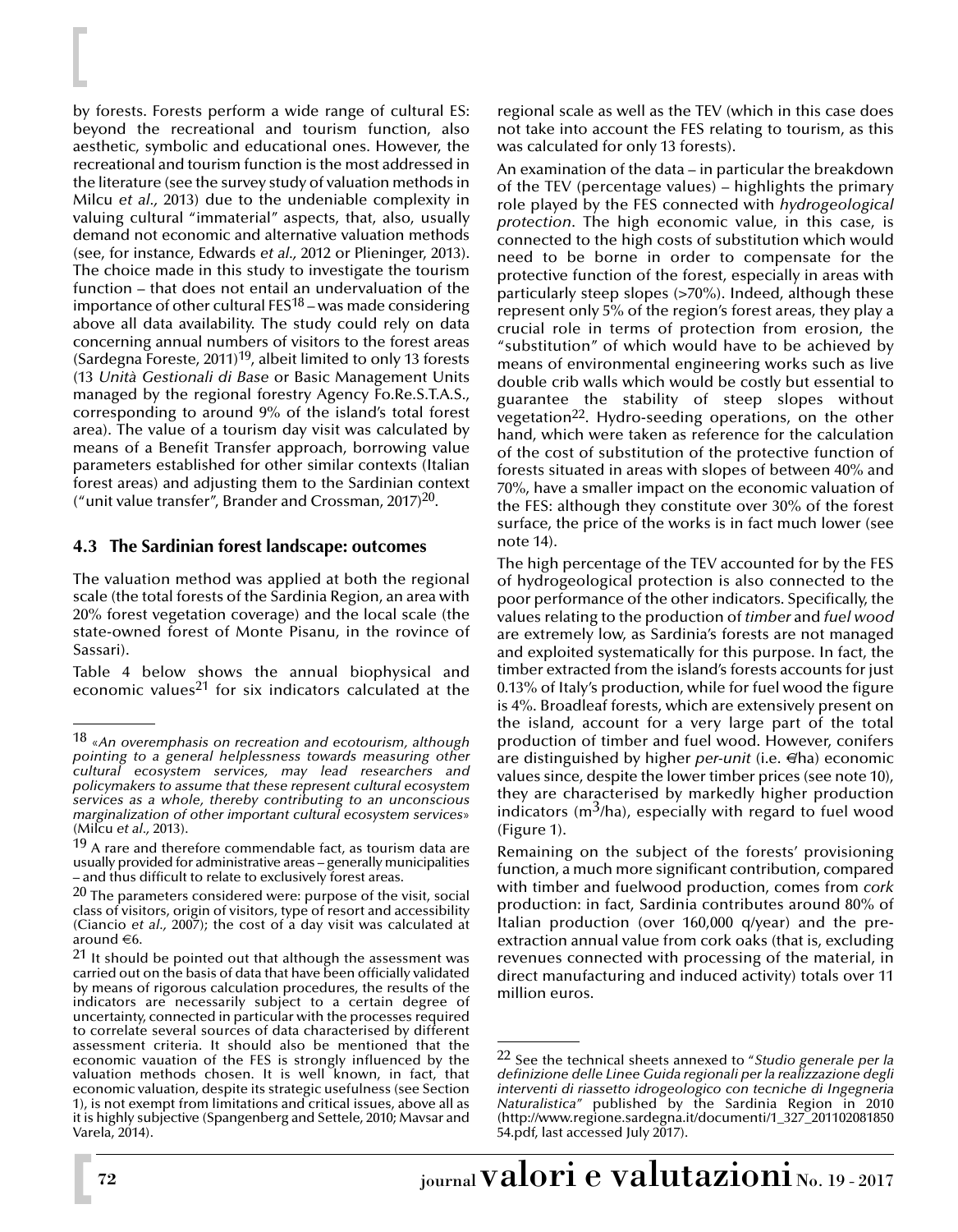| Table 4 - Annual biophysical and economic indicators for |
|----------------------------------------------------------|
| FES in Sardinia at the regional scale (*TEV in this case |
| does not take into account the FES regarding tourism, as |
| this was calculated for only 13 forests)                 |

|                 | <b>FES</b>                         | <b>Biophys.</b><br>value | <b>UM</b>      | <b>Economic</b><br>value | <b>UM</b> | <b>TEV</b><br>( %) |
|-----------------|------------------------------------|--------------------------|----------------|--------------------------|-----------|--------------------|
|                 | <b>Timber</b>                      | 2,593                    | m <sup>3</sup> | 184,711                  | €         | 0.14%              |
| PROVISIONING    | <b>Fuel wood</b>                   | 113,921                  | m <sup>3</sup> | 497,148                  | €         | 4.12%              |
|                 | Cork                               | 166,091                  | q              | 11,626,376               | €         | 8.88%              |
|                 | Hydrogeo-<br>logical<br>protection | 167,241                  | ha             | 111,226,897              | €         | 84.90%             |
| REGULATION      | Carbon<br>sequestration            | 497,148                  | t              | 2,565,283                | €         | 1.96%              |
| <b>CULTURAL</b> | Tourism*                           | 150,764                  | num            | [940, 345]               | €         |                    |
|                 |                                    |                          | <b>TEV</b>     | 130,997,261              | €         | 100%               |

The value of Sardinia's forests in terms of *carbon sequestration* is lower. Indeed, despite the fact that the Sardinia region has the fourth-largest extent of forest cover at the national level, its contribution in terms of carbon sequestration is relatively small (Sardinia ranks fourteenth in Italy, Gasparini *et al.,* 2013) as species with low per-unit (t/ha) carbon sequestration values dominate. In the Region, high forest constitutes the main source of sequestration, with broadleaf arboriculture – in particular poplars – also standing out as having the highest per-unit carbon sequestration indicator (Figure 2). The low economic value of the FES concerning carbon sequestration is also connected to the price set by the European Union Emissions Trading Scheme, which has been subject to drastic reductions since 2009 as a result of the fall in energy consumption brought about by the economic crisis.

Finally, with regard to the role of the FES connected with *tourism*, as it was calculated for only 13 forests, it was not included in the calculation of the TEV at the regional scale. However, considering that around 9% of the forests on the island are visited by over 150,000 tourists, with an estimated value of approximately 940,000 euros a year, it is not inappropriate to consider tourism a significant, promising FES. Indeed, if we were to apply – in a purely technical yet meaningful operation – the same per-unit economic value (€ha/year) calculated for the 13 forests considered to all of the forests on the island, we would obtain a n overall economic value of over 10 million euros, corresponding to around 7% of the recalculated TEV.

This is also the percentage value (TEV) accounted for by *tourism* in the state-owned forest of Monte Pisanu, a forest context situated in the province of Sassari, on which a more detailed application of the valuation method was conducted (Table 5). As it is one of the 13 areas for which data regarding tourism numbers are available, it was possible to calculate a TEV that includes all six of the indicators provided by the method. Tourism does indeed play a significant role among these indicators, and its inclusion also lead to the role of *hydrogeological protection* being "scaled back" (although it remains even in this local case the FES with the greatest "weight" in terms of its contribution to the TEV and essentially in line with regional values). Also significant is the production of *fuel wood* in the Monte Pisanu forest (while the production of *timber* is in line with the low regional values), as its value (in  $\epsilon/m^3$ ) is markedly higher than the regional value, due to the extensive presence in this case of high-density areas of broadleaf forest (it is pointed out that the price fuel wood from broadleaf trees is more than double that of fuel wood from conifers, see note 10). In contrast, the "weight" of the contribution of *cork* production to the TEV of the forest is lower than the regional figure, as only 112 ha of cork oaks trees are present. Finally, the values or *carbon sequestration* are in line with the regional values  $(\notin t)$ .

# **4.4 From valuation to planning**

Although the valuation method described has been developed for the Sardinia Region, it is also applicable to other contexts. The method's strengths lie in the definition of a FES indicators set that is at the same time agile and comprehensive, and that allows a "spatialised" biophysical and economic valuation, thus useful to spatial and landscape planning policies. The pretty easy method's applicability, that guided also the selection of the different valuation methods (e.g. the use of indicators instead of models, or, more specifically, the carbon sequestration valuation based on market price, or the focus on tourism function with relation to cultural FES) is in line with the intention to provide public administrators with a valuation tools to be applicable by themselves: «Incorporating ES in decision-making can make the planning process more complex. This is a significant challenge that might be alleviated by developing (…) simple but robust methods and tools (…)» (Albert *et al.,* 2017, p. 306).

These method's strengths correspond also to its partial limitations since they addressed it to a necessary procedural simplification.

With respect to possible methodological development prospects, it is possible to envisage that indicators could be based on more detailed data, also appropriate to a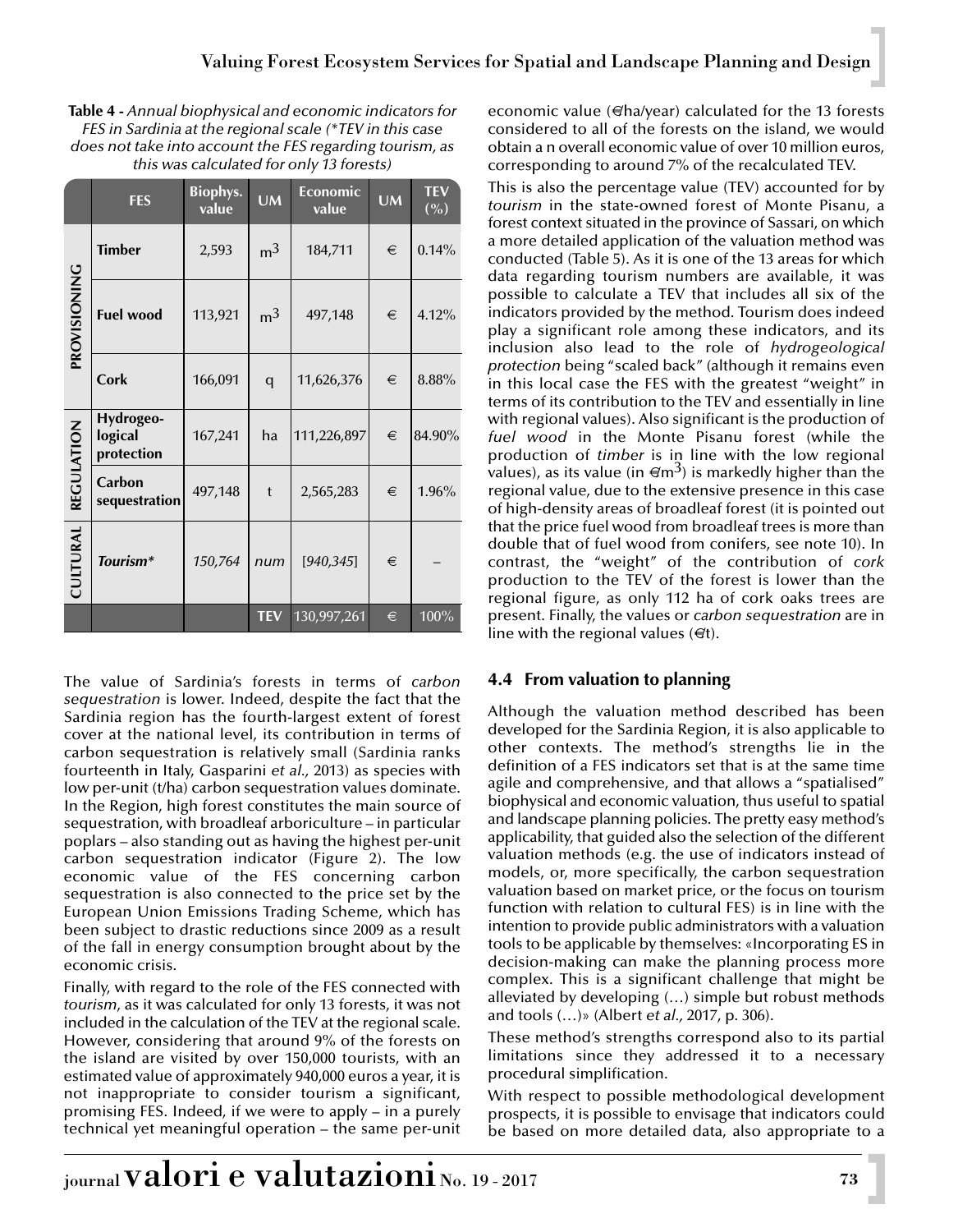

**Figure 1 -** *Per-unit and annual economic values (*€*/ha/year) for fuel wood production (central-western Sardinia, Gulf of Orosei). Coniferous forests are shown in dark grey and black.* Source: *authors' own work, with the collaboration of Antonio Cittadino, LARTU, Laboratorio di Analisi e Rappresentazioni Territoriali e Urbane (Laboratory of Territorial and Urban Research), Politecnico di Torino*

valuation at local scale. Moreover, it should be pointed out that, in the perspectives with regard to the contribution of FES valuation to planning policies, the view of assessment proposed in this paper must necessarily be integrated with a trade-off analysis between the various FES (de Groot *et al.,* 2010). This analysis could identify conflicts and synergies between the variety of functions of forest landscapes and define possible scenarios (Lerouge, 2017) to support planning but also management choices, as outlined in the next Section.

### **5. VALUATION OF FOREST ECOSYSTEM SERVICES FOR PLANNING, DESIGN AND MANAGEMENT**

Putting to one side the specific aims of the method – that is, to raise awareness among institutions with regard to the risks connected to forest fires and to establish effective prevention policies (see Section 4.1) – it is worth pointing out the additional, more general implications that it may have for spatial and landscape – in particular forest – planning, management and design policies.

In general, taking the subject of FES into account in forest

landscape *planning* policies supports planning from a perspective of sustainable development (see Section 1) and biodiversity conservation. The value of biodiversity is implicit in ES: ensuring the provision of ES means guaranteeing a high level of biodiversity<sup>23</sup> (for a discussion of the greatly debated relationship between ES and biodiversity, see UWE 2015), thus sustaining a view of forests in planning policies as sites of natural assets and biodiversity as well as constituent elements of the ecological network.

With specific reference to the context of the Sardinia Region and looking at how the method proposed can interact with and support the main planning instrument for forest areas, it must be pointed out first of all that although the *Piano Forestale Ambientale Regionale* (PFAR,

 $23$  "In summary, the answer to the central question – will use of the ecosystem services approach protect biodiversity?  $-$  is likely to be a qualified yes. As long as the approach is implemented via policies based on sound evidence, and in conjunction with strategies that recognise the intrinsic value of biodiversity, it has the potential to be a powerful instrument in the struggle to halt biodiversity decline." (UWE, 2015).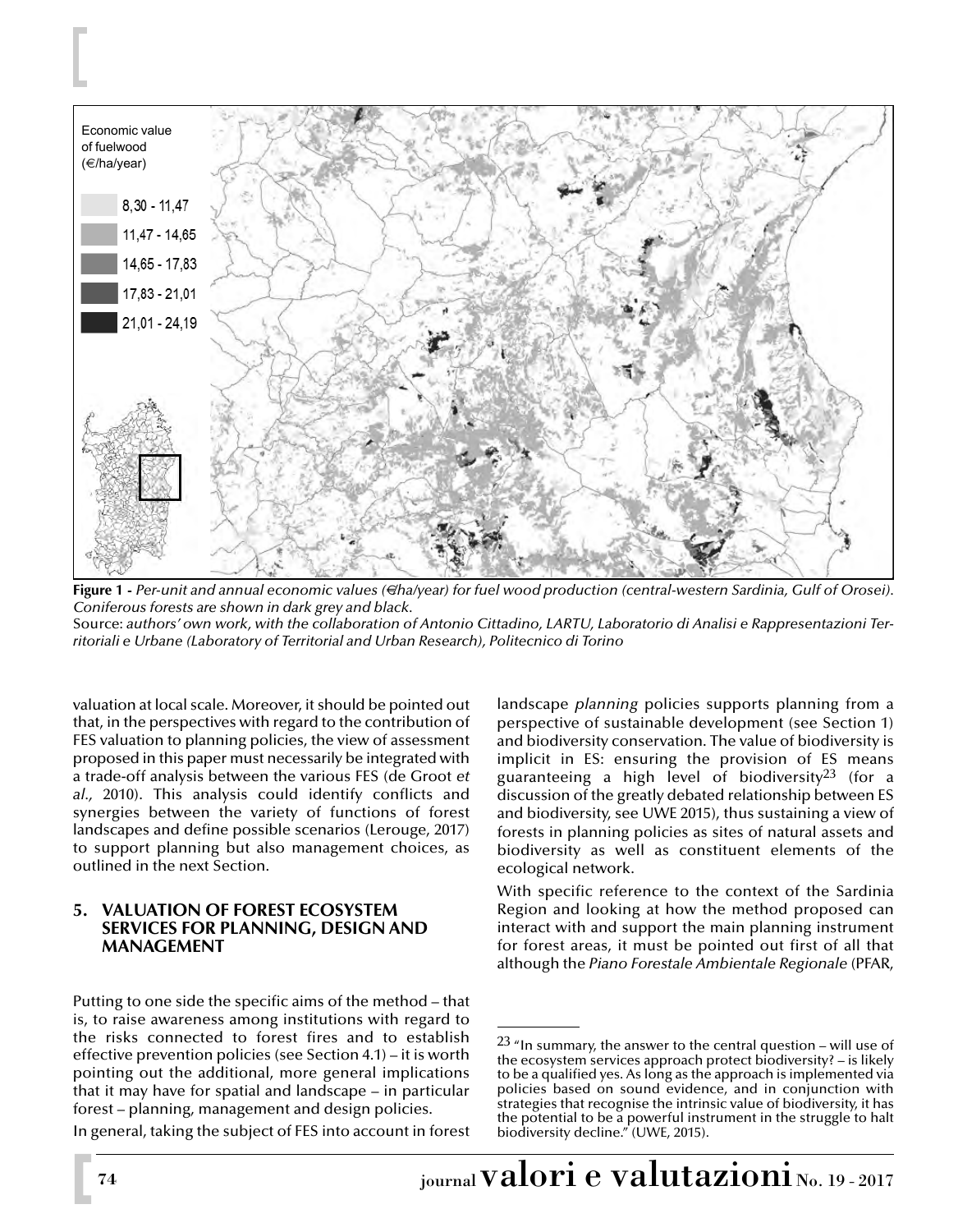

**Figure 2 -** *Per-unit and annual economic values (*€*/ha/year) for carbon sequestration (central-western Sardinia, plain of Oristano). Areas of broadleaf cultivation (poplars) are shown in dark grey.* Source: *authors' own work, with the collaboration of Antonio Cittadino, LARTU, Laboratorio di Analisi e Rappresentazioni Territoriali e Urbane (Laboratory of Territorial and Urban Research), Politecnico di Torino*

Regional Environmental Forest Plan, 2007) and the *Piano Paesaggistico Regionale* (PPR, Regional Landscape Plan, 2006) aim towards a virtuous integration of aims and regulatory requirements – particularly with regard to aspects of conservation and management of forests' natural features, the PFAR provides a more detailed description of forest environments than the PPR, seeing them as systems with clear value in terms of protective and regulating functions (hydrogeological protection and carbon sequestration), naturalistic and landscape features, production (agro-forestry), and cultural and social aspects (research, education and awareness-raising). The PPR, in contrast, describes forests primarily in terms of their natural features and use (distinguishing between "natural areas", "semi-natural areas" and "areas for agro-forestry use"). The FES valuation method set out here is in line with the complex interpretation of forests provided by the PFAR, and is proposed as a potential support for it, in helping to highlight the value of forests in terms of protection and regulation (hydrogeological protection and carbon sequestration), production (timber and fuel wood, cork) and socio-cultural (tourism). The valuation of FES, in addition, can support the local action of the PFAR through the *Progetti Operativi Strategici* (POS, Strategic Operational Projects), the action programmes directly promoted by the PFAR), thanks to the development of a detailed map which emphasises the wealth of forest values at the local scale (Figs. 1 and 2). Such a perspective makes it easier to convey forest planning and management policies between different scales of territorial government, ensuring that each level, including the municipal level, (*Piani urbanistici comunali*, municipal land use plans), can contribute to the promotion, enhancement and management of forests, while also helping to make the measures funded by the Rural Development Programme (RDP)24 more effective.

With regard to the PPR, on the other hand, given the prospect of its extension from coastal to inland areas (the current Plan is being extended to the whole region), an interpretation of forest areas also based on an valuation of FES may also provide effective support in drawing up a

<sup>&</sup>lt;sup>24</sup> Interesting in this regard are the experiences of the Puglia and Tuscany regions in connection with the assessment of the effectiveness of forestry measures in their Rural Development Programmes (De Blasi *et al.,* 2011; Locandro and Saccheli, 2014). Assessment of FES may constitute a measurement of the effectiveness of public spending in relation to the specific forestry measures contained in rural development programmes.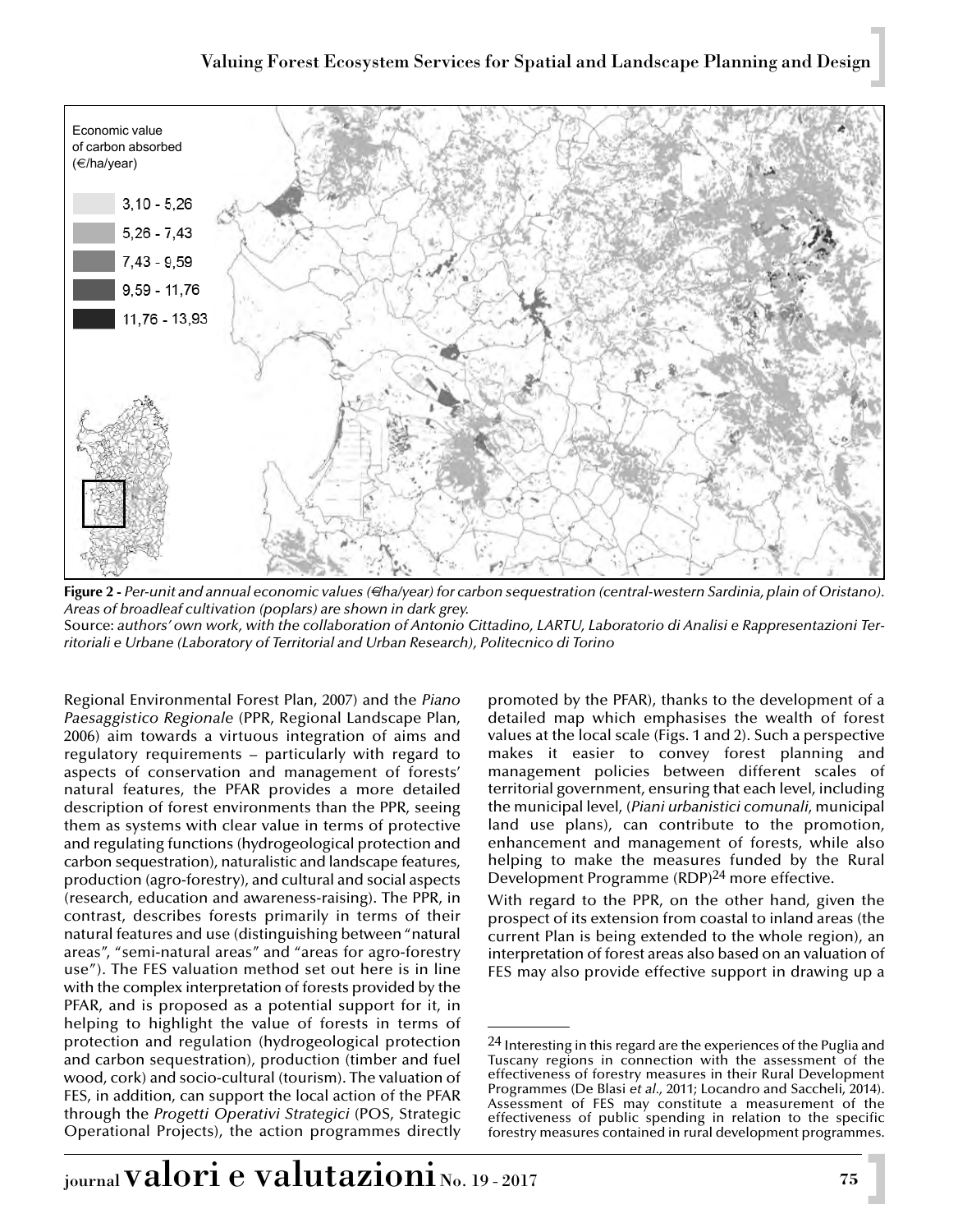**Table 5 -** *Annual biophysical and economic indicators for FES in the Monte Pisanu forest (the TEV takes into account the tourism FES, as the Monte Pisanu forest in the province of Sassari is one of the 13 forests for which this was calculated)*

|                 | <b>FES</b>                         | <b>Biophys.</b><br>value | <b>UM</b>      | Economic<br>value | <b>UM</b> | <b>TEV</b><br>$(\% )$ |
|-----------------|------------------------------------|--------------------------|----------------|-------------------|-----------|-----------------------|
|                 | <b>Timber</b>                      | 12                       | m <sup>3</sup> | 870               | €         | 0.35%                 |
| PROVISIONING    | <b>Fuel wood</b>                   | 540                      | m <sup>3</sup> | 26,504            | €         | 10.51%                |
|                 | Cork                               | 134                      | q              | 9,417             | €         | 3.73%                 |
|                 | Hydrogeolo-<br>gical<br>protection | 353                      | ha             | 187,765           | €         | 74.44%                |
| REGULATING      | Carbon<br>sequestration            | 1.833                    | t              | 9,458             | €         | 3.75%                 |
| <b>CULTURAL</b> | <b>Tourism</b>                     | 2.921                    | num            | 18,219            | €         | $7.22\%$              |
|                 |                                    |                          | <b>TEV</b>     | 252,233           | €         | 100%                  |

complete, detailed analysis of forest landscape values (not only in terms of their natural features and use, as is currently the case) and thus set out, at every spatial

planning level, protection (specifying and distinguishing between restrictions relating to forests, as landscape heritage), management and planning measures.

From a pure *management* perspective, the method proposed may help to justify the costs of managing forest resources, which are generally considerable (in Sardinia they are estimated to be around 100 euros per year; see the interview with the regional Agency Fo.Re.S.T.A.S., June 2017), by highlighting the social benefits. This may be particularly beneficial with regard to firefighting activity which – at least in the Sardinia Region – accounts for around 30-40% of the regional Agency's activities. In fact, if the values measured by means of the method described herein are interpreted in terms of "damage avoidance" with regard to fire phenomena, they are easily repaid in terms of the biophysical and above all economic benefits for society of the Agency's management and monitoring activities. Finally, from a *design* perspective, the assessment of ES is particularly useful for the construction of an ecological network on a local scale25, insofar as it helps to identify strategic areas for the network and highlight their potential for reinforcing ecological functions, in terms of the provision of FES, as a result of renaturalisation projects. In this regard, the ecological network is obviously understood as bringing a multitude of values, not only those strictly connected with biodiversity but also with landscape, exploitation and the economy.

\*\*\* **Angioletta Voghera**, *Dipartimento Interateneo di Scienze, Progetto e Politiche del Territorio (DIST), Politecnico di Torino.* e-mail: *angioletta.voghera@polito.it*

#### **Bibliographic references**

ALBERT C., GENELETTI D., KOPPEROINEN L., "Application of ecosystem services in spatial planning", in Burkhard B., Maes J. (a cura di), *Mapping Ecosystem Services*, Pensoft Publishers, Sofia, 2017.

AYRES R.U., *Analysis on the practical limits to substitution*, Ecological Economics, Vol. 61, num. 1, 2007, pp. 115-128.

BARBIER E.B., *Valuing ecosystem services as productive inputs*, Economic Policy, Vol. 22, 2007, pp. 177-229.

BOGGIO F. (a cura di), *Atlante economico della Sardegna*, Jaca Book, Milano, 1988.

BRAAT L.C., DE GROOT R., *The ecosystem services agenda: bridging the worlds of natural science and economics, conservation and development, and public and private policy*, Ecosystem Services, Vol. 1, n. 1, 2012, pp. 4-15.

BRANDER L.M., CROSSMAN N.D., "Economic quantification", in Burkhard B., Maes J. (a cura di), *Mapping Ecosystem Services*, Pensoft Publishers, Sofia, 2017.

<sup>&</sup>lt;sup>25</sup> On this topic see the researches developed in the last four years by Politecnico di Torino, with ENEA and Città Metropolitana, on the Ivrea territorial area an on the Bruino and Chieri municipal areas, coordinated by Angioletta Voghera (Voghera and Negrini, 2016; Voghera, 2016).

<sup>\*</sup> **Roberta Ingaramo**, *Dipartimento di Architettura e Design (DAD), Politecnico di Torino.*

e-mail: *roberta.ingaramo@polito.it*

<sup>\*\*</sup> **Emma Salizzoni**, *Dipartimento Interateneo di Scienze, Progetto e Politiche del Territorio (DIST), Politecnico di Torino* e-mail: *emma.salizzoni@polito.it*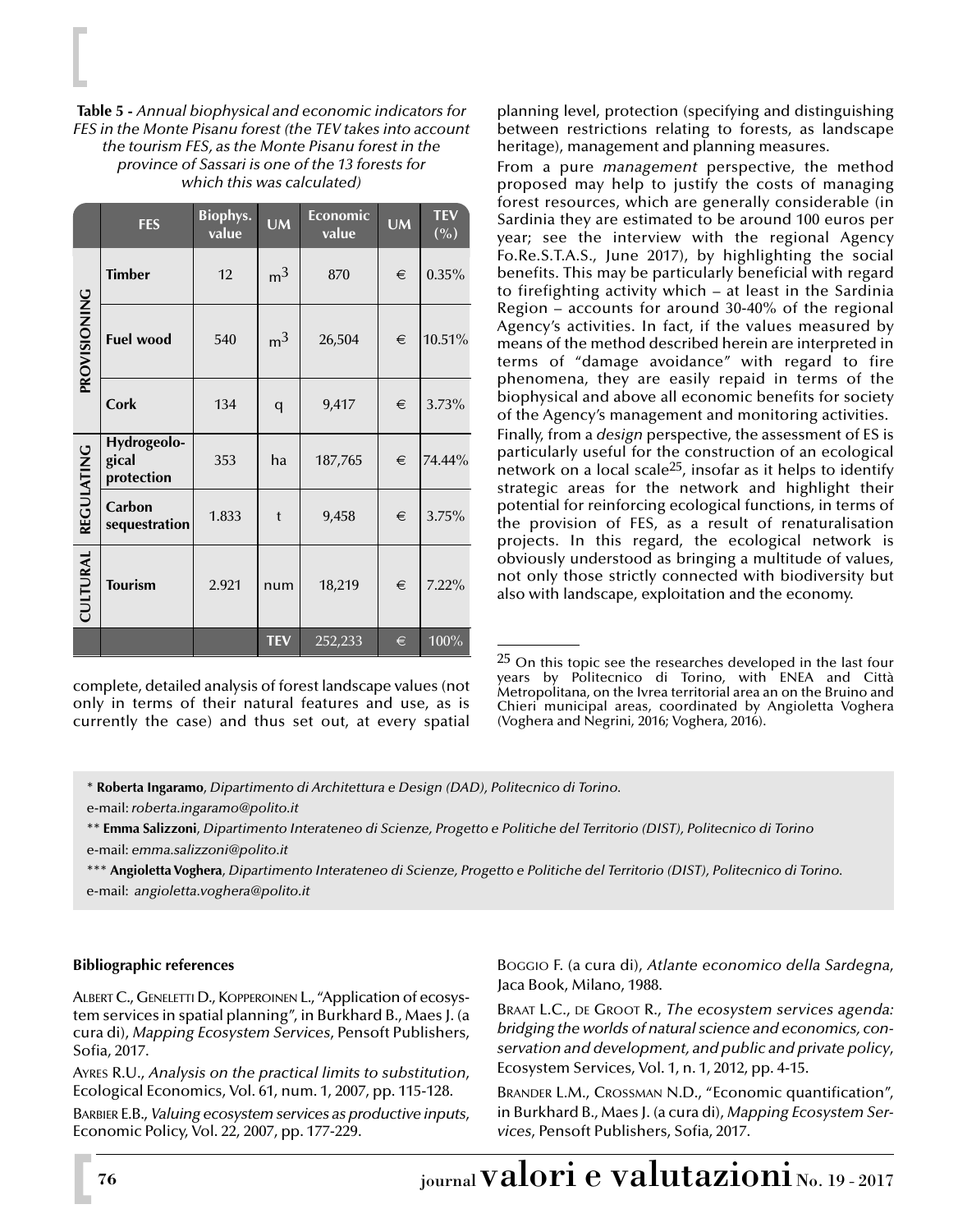BRESSO M., *Per un'economia ecologica*, Nuova Italia Scientifica, Roma, 1993.

CHAS-AMILA M.L., TOUZAB J., GARCÍA-MARTÍNEZA E., *Forest fires in the wildland-urban interface: A spatial analysis of forest fragmentation and human impacts*, Applied Geography, n. 43, 2013, pp. 127-137.

CIANCIO O., CORONA P., MARINELLI M., PETTENELLA D., *Valutazione dei danni da incendi boschivi*, Accademia Italiana di Scienze Forestali, Firenze, 2007.

CICES, COMMON INTERNATIONAL CLASSIFICATION OF ECOSYSTEM SERVICES (2013), http://cices.eu/resources/ (ultimo accesso luglio 2017).

COMINO E., BOTTERO M., POMARICO S., ROSSO M., *Exploring the environmental value of ecosystem services for a river basin through a spatial multicriteria analysis*, Land use policy, n. 36, 2014, pp. 381-395.

COSTANZA R., DARGE R., DE GROOT R., FARBER S., GRASSO M., HANNON B., LIMBURG K., NAEEM S., ONEILL R.V., PARUELO J., RASKIN R.G., SUTTON P., VAN DEN BELT, M., *The value of the world's ecosystem services and natural capital*, Nature, n. 387, 1997, pp. 253-260.

DE BLASI G., DE BONI A., MORETTI M., ROMA R., *Efficacia degli indicatori di valutazione delle politiche. Un'analisi delle misure previste per la forestazione nel PSR 2007-'13 della Regione Puglia*, Aestimum, Atti del XL incontro di studio (Napoli) "La valutazione dei finanziamenti pubblici per le politiche strutturali", n. 2, 2011, pp. 213-234.

DE GROOT R.S., ALKEMADE R., BRAAT L.C., HEIN L., WILLEMEN L., *Challenges in integrating the concept of ecosystem services and values in landscape planning, management and decision making*, Journal of Ecological Complexity, Vol. 7, n. 3, 2010, pp. 260-272.

EDWARDS D. M., JAY M., JENSEN F.S., LUCAS B., MARZANO M., MONTAGNÉ C., PEACE A., WEISS G., *Public preferences across Europe for different forest stand types as sites for recreation*, Ecology and Society, Vol. 17, num. 1, art. 27, 2012.

EEA, EUROPEAN ENVIRONMENT AGENCY, E*uropean forests ecosystem conditions and sustainable use*, EEA Report, n. 3, Copenhagen, 2008.

EEA, EUROPEAN ENVIRONMENT AGENCY, *Forest fire risk affecting urban areas, Data and maps*, www.eea.europa.eu/dataand-maps/figures/forest-fire-risk-affecting-urban-areas/forest-fire-risk-affecting-urban-areas, 2016 (ultimo accesso luglio 2017).

EMERTON, L. YAN MING A., *The Economic Value of Forest Ecosystem Services in Myanmar and Options for Sustainable Financing*. International Management Group, Yangon, 2013.

FOREST EUROPE, *Expert Group and Workshop on a pan-European approach to valuation of forest ecosystem services. Final Report*, Ministerial Conference on the Protection of Forests in Europe, Madrid, 2014.

GAMBINO R., *Conservare, innovare. Paesaggio, ambiente, territorio*, UTET Libreria, Torino, 1997.

GASPARINI P., DI COSMO L., POMPEI E. (a cura di), *Il contenuto*

di carbonio delle foreste italiane. Inventario Nazionale del*le Foreste e dei serbatoi forestali di Carbonio INFC2005. Metodi e risultati dell'indagine integrativa*, Ministero delle Politiche Agricole, Alimentari e Forestali, Corpo Forestale dello Stato, Consiglio per la Ricerca e la Sperimentazione in Agricoltura, Unità di ricerca per il Monitoraggio e la Pianificazione Forestale, Trento, 2013.

GIOS G., GOIO I., POLLINI C., *Ambiente e territorio: la valutazione economica dei beni ambientali: il bosco di montagna*, Economia Montana, Vol. 35, n. 4, 2003, pp. 19-24.

HARDIN G., *The tragedy of the commons*, Science, num. 162, 1968, pp. 1243-1248.

HÄYHÄ T., FRANZESE P., *Ecosystem services assessment: A review under an ecological-economic and systems perspective*, Ecological Modelling, Vol. 289, 2014, pp. 124-132.

HÄYHÄ T., FRANZESE P., PALETTO A., FATH B.D., *Assessing, valuing, and mapping ecosystem services in Alpine forests*, EcosystemServices, n. 14, 2015, pp. 12-23.

HAUCK J., GÖRG C., VARJOPURO R., RATAMÄKI O., MAES J., WITTMER H., JAX K., "*Maps have an air of authority'': Potential benefits and challenges of ecosystem service maps at different levels of decision making*, Ecosystem Services, n. 4, 2013, pp. 25-32.

KRIEGER D.J., *Economic Value of Forest Ecosystem Services: A Review*, The Wilderness Society, Washington D.C., 2001.

LEROUGE F., GULINCK H., VRANKEN L., *Valuing ecosystem services to explore scenarios for adaptive spatial planning,* Ecological Indicators, n. 81, 2017, pp. 30-40

LOCANDRO E., SACCHELLI S., *Misure forestali e monetizzazione dei servizi ecosistemici: una valutazione di efficacia del PSR 2007-2013 della Toscana*, Semestrale dell'Associazione Forestale del Trentino, Anno 35, n. 1-1 semestre 2014, pp. 67-75.

MAES, MAPPING AND ASSESSMENT OF ECOSYSTEMS AND THEIR SER-VICES, *Indicators for ecosystem assessments under Action 5 of the EU Biodiversity Strategy to 2020*, European Union, 2014.

MAES J., EGOH B., WILLEMEN L., LIQUETE C., VIHERVAARA P., SCHÄGN-ER J.P., GRIZZETTI B., DRAKOU E.G., LA NOTTE A., ZULIAN G., BOURAOUI F., PARACCHINI M.L., BRAAT L., BIDOGLIO G., *Mapping ecosystem services for policy support and decision making in the European Union*, Ecosystem Services, n. 1, 2012, pp. 31-39.

MARANGON F., GOTTARDO E., "La valutazione monetaria dei danni si boschi del Friuli Venezia Giulia", in Marangon F. e Tempesta T. (a cura di), *La valutazione dei beni ambientali come supporto alle decisioni pubbliche*, Forum Editrice, Udine, 2001.

MARINELLI A., MARONE E. (a cura di), Il valore economico totale dei boschi della Toscana, Franco Angeli, Milano, 2013.

MAVSAR R., VARELA E., "Why should we estimate the value of ecosystem services?", in THORSEN B.G., MAVSAR R., TYRVÄINE L., PROKOFIEV I., STENGER A. (a cura di), *The Provision of Forest Ecosystem Sevices. Volume I: Quantifying and valuing nonmarketed ecosystem services*, European Forest Institute, Joensuu, Finland, 2014.

MAVSAR R., VARELA E., PETTENELLA D., VEDEL S.E., JACOBSEN J.B.,